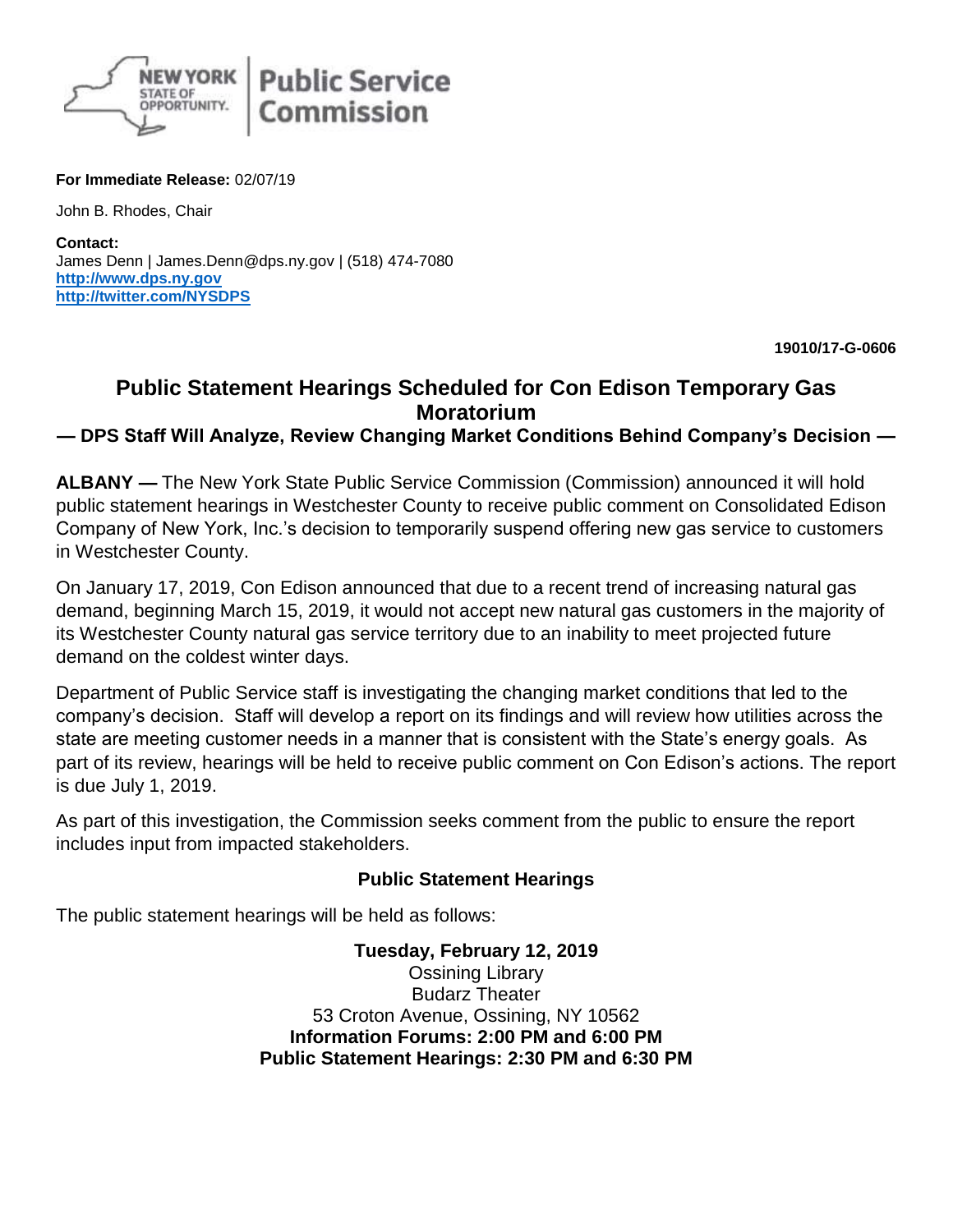## **Wednesday, February 13, 2019** White Plains Library Auditorium 100 Martine Avenue, White Plains, NY 10601 **Information Forums: 2:00 PM and 6:00 PM Public Statement Hearings: 2:30 PM and 6:30 PM**

Each information forum will be followed by a public statement hearing conducted by an Administrative Law Judge or other designated presiding officer, where those wishing to comment will have an opportunity to make a statement on the record. At the public statement hearings, those wishing to comment on any aspect of this proceeding, including the proposal, will have an opportunity to make a statement on the record. It is not necessary to make an appointment in advance or to present written material in order to speak at the hearing. Persons will be called to speak after completing a participation card.

The hearings will remain open for a minimum of one hour and will continue until everyone wishing to speak has been heard, subject to the discretion of the Administrative Law Judges and the time limitations on the availability of the facilities in which the hearings will be held. In the event that everyone wishing to speak has not been heard, other reasonable arrangements for submission of comments will be made. Depending on the number of persons wishing to speak, time limitations on the presentation of comments may be imposed. A verbatim transcript of the hearings will be made for inclusion in the record of this proceeding.

Disabled persons requiring special accommodations should call the Department of Public Service's Human Resources Management Office at (518) 474-2520 as soon as possible. TDD users may request a sign language interpreter by placing a call through the New York Relay Service at 711. Individuals with difficulty understanding or reading the English language are encouraged to call the Department at (800) 342-3377 for free language assistance services regarding this press release.

## **Other Ways to Comment**

For those who cannot attend or prefer not to speak at a public statement hearing, there are several other ways to provide your comments to the Commission. Comments should refer to Case 17-G-0606. Comments will become part of the record considered by the Commission. Written comments may be read on the website by searching Case 17-G-0606 and clicking on the "Public Comments" tab.

Via the Internet or Mail: Comments may be entered directly into the case file by locating the case via the home page of the Commission's website, [www.dps.ny.gov,](http://www.dps.ny.gov/) by clicking on "Search" and entering 17-G-0606 in the "Search by Case Number" field. A commenter should click on the "Post Comments" button located at the top of the page and leave the comment by completing the form to which he or she is then directed.

The public may also send comments electronically to the Hon. Kathleen H. Burgess, Secretary, at [secretary@dps.ny.gov](mailto:secretary@dps.ny.gov) or by mail or delivery to Secretary Burgess at the New York State Public Service Commission, Three Empire State Plaza, Albany, New York 12223-1350.

Toll-Free Opinion Line: Individuals may choose to submit comments by calling the Commission's Opinion Line at (800) 335-2120. Callers should refer to the "Con Edison Moratorium case." This line is set up to receive in-state calls 24 hours a day. These calls are not transcribed but a summary is provided to the Administrative Law Judges who will report to the Commission.